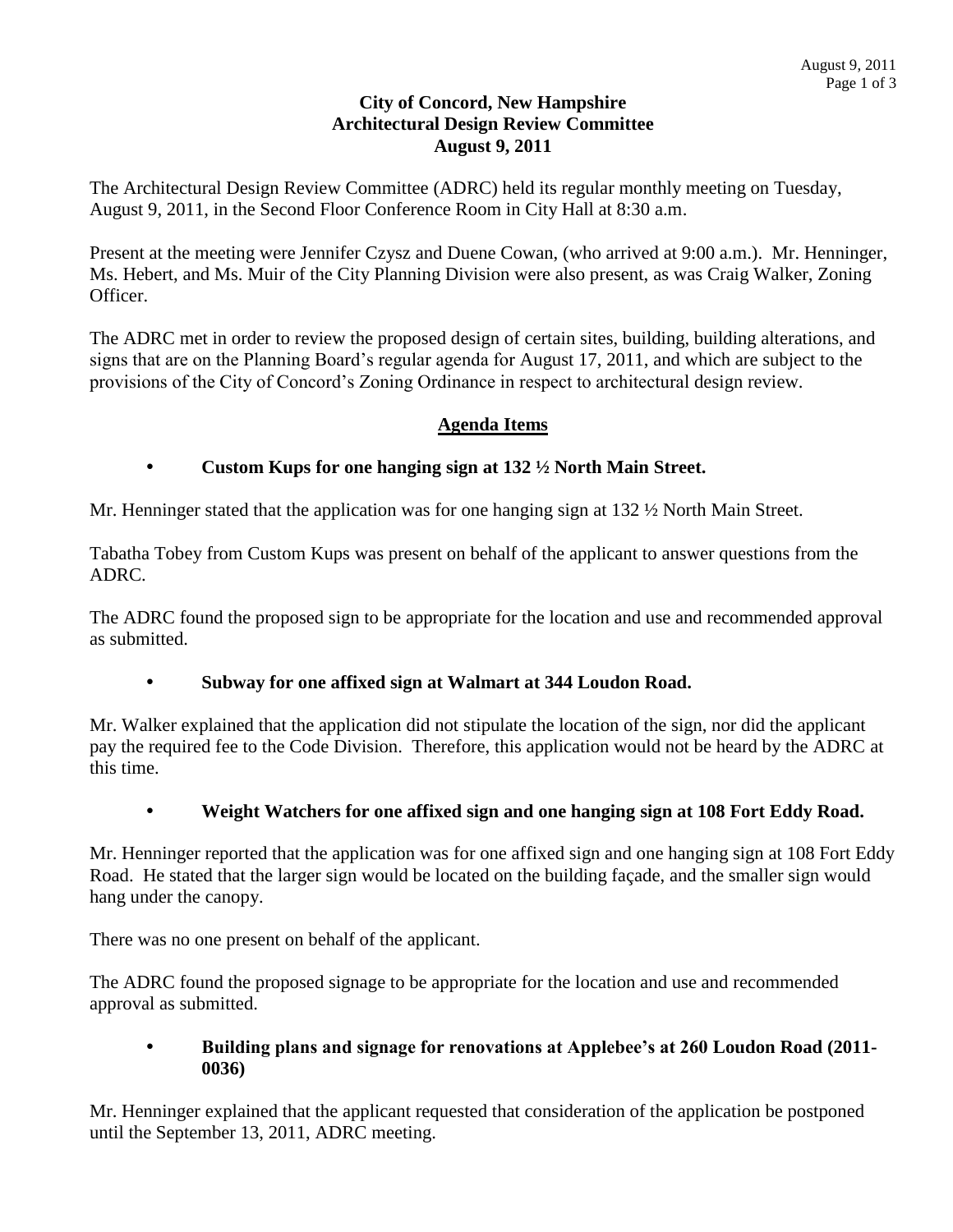# **Site and building plans for Bindery Redevelopment, LLC, at 43 & 45 South Main Street (2011-0034)**

Mr. Henninger stated that the applicant requested that consideration of the application be postponed until the September 13, 2011, ADRC meeting.

# **Revised site plan and new building plans for Concord Nissan (Dave's Auto Body) at 175 Manchester Street. (2010-0048)**

Mr. Henninger reported that the applicant is proposing to retain a portion of an existing building on-site as a stand alone auto body shop consisting of four repair bays and a paint booth. The dealership was approved for a two-phase construction plan with the final phase predicated on the realignment of Airport Road with Integra Drive. The portion of the existing building and a small addition will contain a total of 2,582 square feet. The intent is to reface the exterior to match the new dealership.

Jason Hill from Holden Engineering and Architect Jason LaCombe were present on behalf of the applicant.

Mr. Hill stated that City staff had requested that a portion of the site be reconfigured to add parking spaces. The original site design would have blocked some of the drainage and storm water; therefore they redesigned the site to add five compact spaces. The applicant is also proposing to paint the island in order to define the traffic area. Mr. Henninger suggested that end islands be curbed and landscaped to replace the landscape island which was deleted from the plans. Mr. Cowan suggested shifting the parking spaces against the building. Mr. Hill stated that there is a doorway on the building in that location. Mr. Cowan noted that there is enough room for both the parking next to the building and pedestrian access to the doors. Mr. Henninger reported that the flow of traffic from the service bay is from staff and not visitors.

Mr. LaCombe stated that the applicant wishes to save the building, build an addition, and match the color and texture of the exterior to the new dealership. The addition would be used for bathrooms and utility space. He has reworked the design elevations and will present them at the September 13, 2011, ADRC meeting. Mr. LaCombe stated he would bring samples to the meeting as well.

The ADRC found the design of the site and landscape plan to be acceptable with the recommendation that the proposed parking bay to the west of the new building be reversed, and landscape islands be added on both sides of the bay.

The ADRC also recommends the architectural design review component related to building and signage be tabled until the September Planning Board meeting to allow the applicant to complete their revisions and the ADRC to review the proposed elevations.

# **Building plans and replacement freestanding sign for David and Deborah Newell on behalf of Dr. Serdar Ayah at 125 Fisherville Road (2011-0027)**

Mr. Henninger reported that last month the Planning Board conditionally approved the site plan for the property at 125 Fisherville Road, allowing the conversion of the property to a small sit-down restaurant. Also last month, the ADRC suggested the applicant apply for a Conditional Use Permit to eliminate a parking space in front of the building; this application will come before the Planning Board next week.